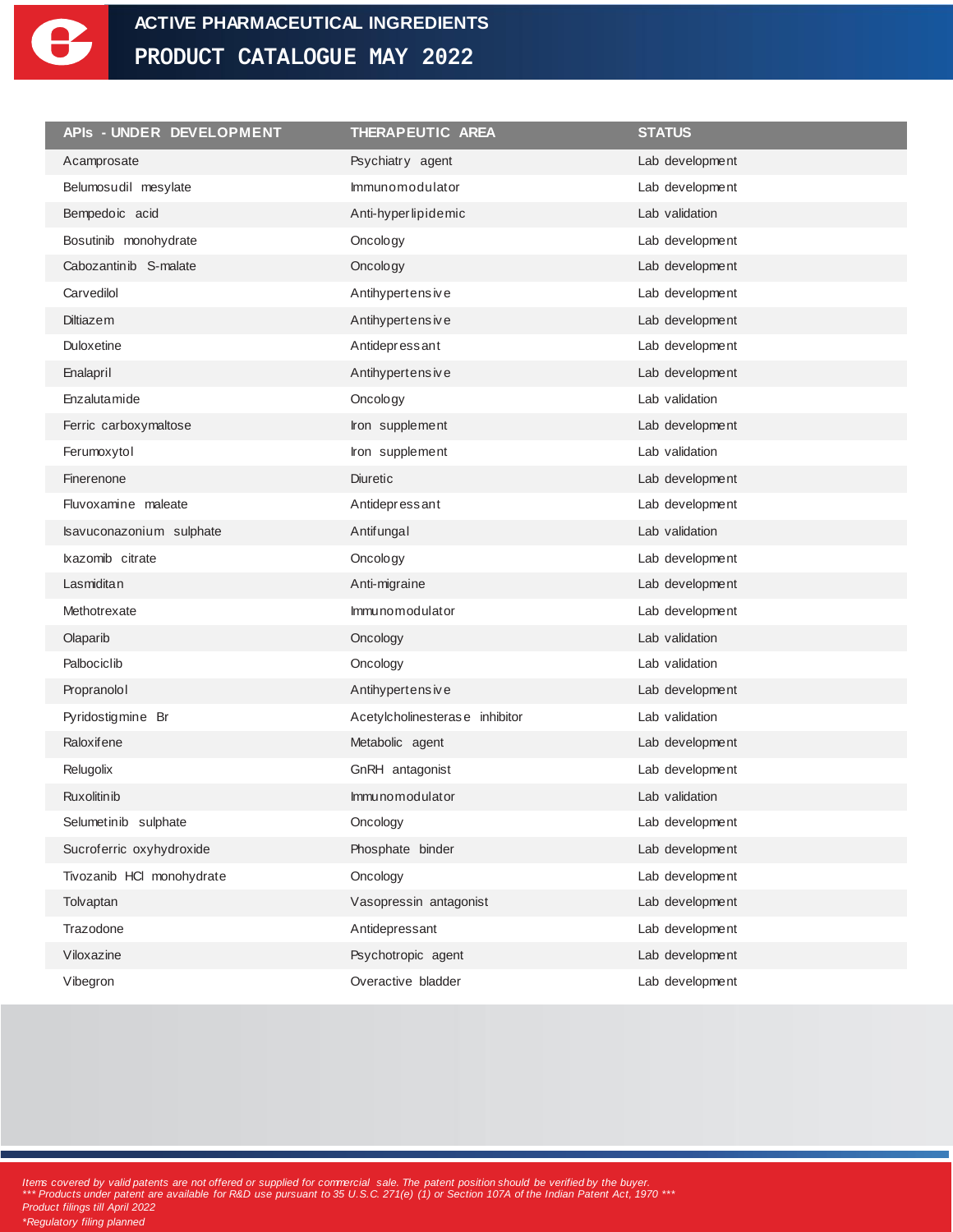

|   | APIs - VALIDATED              | THERAPEUTIC AREA      | US             | CANADA               | <b>EUROPE</b>        | CEP          | <b>JAPAN</b>   | <b>BRAZL</b> | SOUTH<br>KOREA | <b>RUSSIA</b> |
|---|-------------------------------|-----------------------|----------------|----------------------|----------------------|--------------|----------------|--------------|----------------|---------------|
|   | Adapalene                     | Anti-acne             | $\checkmark$   | $\checkmark$         | $\checkmark$         | $\checkmark$ | $\checkmark$   | $\checkmark$ | $\checkmark^*$ | $\checkmark$  |
|   | Alogliptin Benzoate           | Anti-diabetic         | $\checkmark$   |                      |                      |              |                | ✓            |                |               |
|   | Amiodarone HCl                | Anti-arrhythmic       | $\checkmark$   | $\checkmark$         |                      | $\checkmark$ |                | $\checkmark$ |                |               |
|   | Apixaban                      | Anti-coagulant        | $\checkmark$   |                      |                      |              |                | ✓            | $\checkmark$   |               |
|   | Apremilast                    | Immunomodulator       | $\checkmark$   | $\checkmark$         |                      |              |                |              | $\checkmark$   |               |
|   | Aprepitant                    | Anti-emetic           | $\checkmark$   | $\checkmark$         | $\checkmark$         | ✓            |                |              | $\checkmark$   |               |
|   | Arformoterol Tartrate         | Respiratory agent     | $\checkmark$   |                      |                      |              |                |              |                |               |
|   | Atomoxetine                   | Anti-psychotic        | $\checkmark$   |                      |                      |              |                |              |                |               |
|   | Atovaquone                    | Anti-parasitic        | $\checkmark$   | $\checkmark$         | $\checkmark$         | $\checkmark$ |                |              |                |               |
|   | Azelaic Acid                  | Anti-acne             | $\checkmark$   |                      |                      |              |                | ✓            |                |               |
|   | Azelnidipine                  | Anti-hypertensive     |                |                      |                      |              |                |              |                |               |
|   | Azilsartan (Base)             | Anti-hypertensive     |                |                      |                      |              |                |              |                |               |
| в | <b>Bilastine</b>              | Anti-histaminic       |                | $\checkmark$         | $\checkmark$         |              | $\checkmark^*$ |              |                |               |
|   | Brivaracetam                  | Anti-epileptic        | $\checkmark^*$ |                      |                      |              |                |              |                |               |
|   | <b>Bosentan</b>               | Anti-hypertensive     | $\checkmark$   |                      |                      |              | $\checkmark$   |              | $\checkmark$   |               |
|   | <b>Bupropion HCI</b>          | Anti-depressant       | $\checkmark$   |                      |                      |              |                | ✓            |                |               |
|   | <b>Butenafine HCI</b>         | Anti-fungal           |                |                      |                      |              |                |              |                |               |
| C | Canagliflozin Hemihydrate     | Anti-diabetic         |                |                      |                      |              |                | ✓            |                |               |
|   | Cilazapril                    | Anti-hypertensive     |                | $\checkmark$         | $\checkmark$         | $\checkmark$ |                |              |                |               |
|   | Cilostazol                    | Anti-platelet         | $\checkmark$   | $\checkmark$         | $\checkmark$         |              |                | ✓            | $\checkmark$   |               |
|   | Colesevelam                   | Lipid-modifying agent | $\checkmark^*$ |                      |                      |              |                |              |                |               |
| D | Dabigatran Etexilate Mesylate | Anti-coagulant        | $\checkmark$   |                      |                      |              |                |              | $\checkmark$   |               |
|   | Dapagliflozin Amorphous       | Anti-diabetic         | $\checkmark$   | $\checkmark^*$       | $\checkmark$         |              |                |              | $\checkmark$   | $\checkmark$  |
|   | Deferasirox                   | Iron chelator         | $\checkmark$   | $\checkmark$         | $\checkmark$         | $\checkmark$ |                | $\checkmark$ | $\checkmark$   |               |
|   | Deoxycholic Acid              | Cytolytic             | $\checkmark$   |                      |                      |              |                |              | $\checkmark$   |               |
|   | Desloratadine                 | Anti-histaminic       | $\checkmark$   | $\checkmark$         | $\checkmark$         | $\checkmark$ |                | $\checkmark$ |                | $\checkmark$  |
|   | Dimethyl Fumarate             | Immunosuppressant     | $\checkmark$   | $\checkmark$         | $\checkmark$         |              |                |              |                |               |
|   | Dipyridamole                  | Anti-platelet         | $\checkmark$   |                      |                      | $\checkmark$ |                |              |                |               |
|   | Diroximel Fumarate            | Immunosuppressant     | $\checkmark$   |                      |                      |              |                |              |                |               |
|   | Dronedarone                   | Anti-arrhythmic       | $\checkmark$   |                      |                      |              |                |              |                |               |
| E | Edoxaban                      | Anticoagulant         |                | $\checkmark^{\star}$ | $\checkmark^{\star}$ |              |                |              |                |               |
|   | Efinaconazole                 | Anti-fungal           | $\checkmark$   | $\checkmark$         |                      |              |                |              | $\checkmark$   |               |
|   | Elagolix                      | GnRH antagonist       | $\checkmark$   |                      |                      |              |                |              |                |               |
|   | Esomeprazole Mg (Dihydrate)   | Anti-ulcerative       | $\checkmark$   |                      |                      | $\checkmark$ |                | $\checkmark$ | $\checkmark$   | $\checkmark$  |
|   | Esomeprazole Mg (Trihydrate)  | Anti-ulcerative       |                |                      |                      |              | $\checkmark$   |              |                |               |
|   | Esomeprazole Sodium           | Anti-ulcerative       |                |                      |                      |              |                | $\checkmark$ | $\checkmark$   | $\checkmark$  |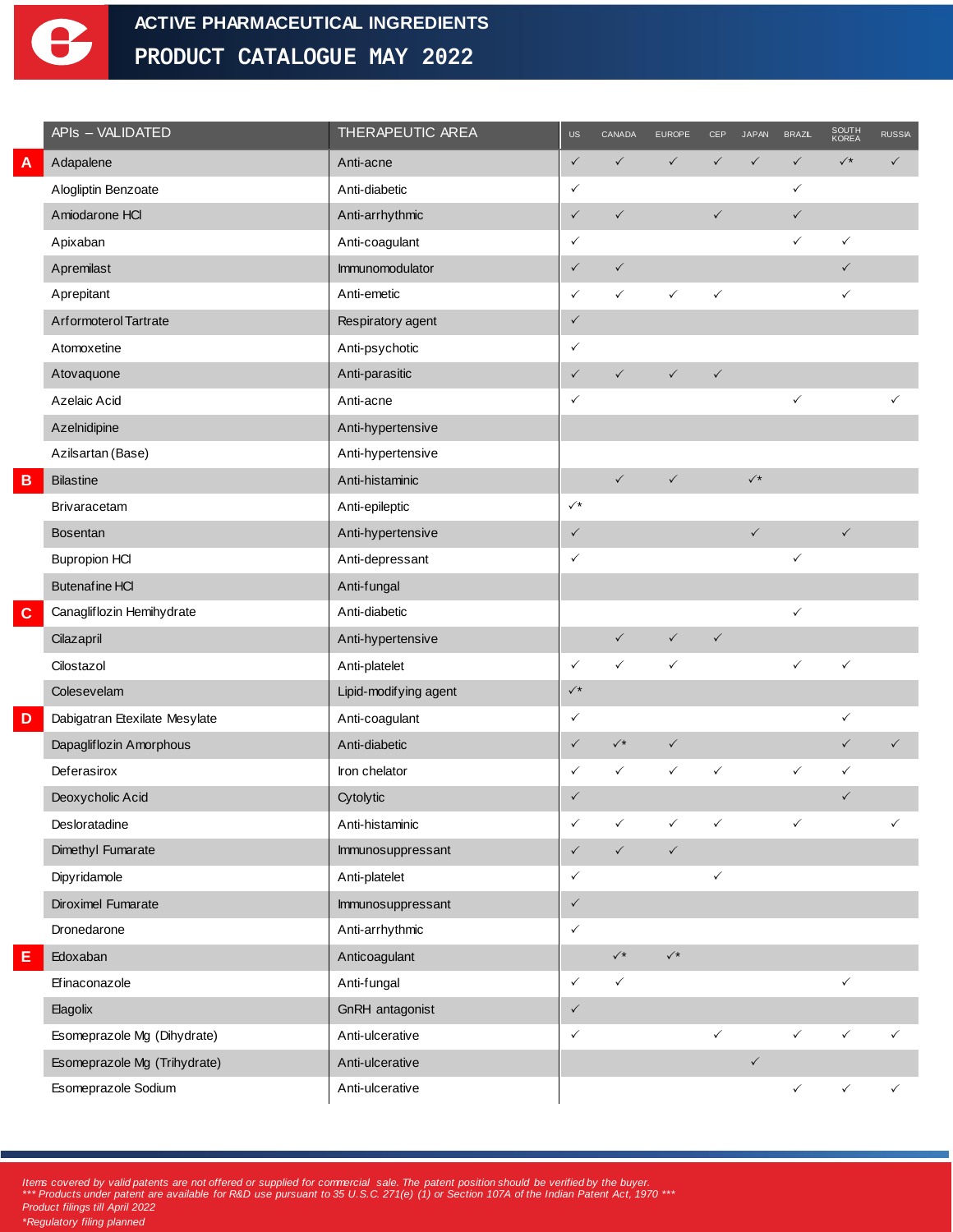

|   | APIs - VALIDATED          | THERAPEUTIC AREA                 | <b>US</b>    | CANADA         | <b>EUROPE</b> | <b>CEP</b>   | <b>JAPAN</b> | <b>BRAZL</b> | SOUTH<br>KOREA | <b>RUSSIA</b> |
|---|---------------------------|----------------------------------|--------------|----------------|---------------|--------------|--------------|--------------|----------------|---------------|
|   | Eszopiclone               | Hypnotic                         | $\checkmark$ |                |               |              | $\checkmark$ |              |                |               |
|   | Etoricoxib                | Analgesic                        |              |                | $\checkmark$  |              |              | $\checkmark$ | $\checkmark$   | $\checkmark$  |
|   | Ezetimibe                 | Anti-hyperlipidemic              | $\checkmark$ | $\checkmark$   | $\checkmark$  |              | $\checkmark$ | $\checkmark$ | $\checkmark$   | $\checkmark$  |
|   | Favipiravir (for IN, ROW) | Anti-viral                       |              |                |               |              |              |              |                | ✓             |
|   | Fingolimod HCI            | Immunosuppressant                | $\checkmark$ |                | $\checkmark$  | $\checkmark$ |              | $\checkmark$ |                |               |
|   | Fluconazole               | Anti-fungal                      | $\checkmark$ | $\checkmark$   | $\checkmark$  | $\checkmark$ |              | $\checkmark$ |                | ✓             |
|   | Fosaprepitant Dimeglumine | Anti-emetic                      | $\checkmark$ |                | $\checkmark$  |              |              |              | $\checkmark$   | $\checkmark$  |
|   | Frovatriptan Succinate    | Anti-migraine                    | $\checkmark$ | $\checkmark$   | $\checkmark$  |              |              |              |                |               |
| G | Gabapentin Enacarbil      | Antiepileptic                    | $\checkmark$ |                |               |              |              |              |                |               |
|   | Garenoxacin               | Antibiotic                       |              |                |               |              |              |              |                |               |
|   | Glimepiride               | Anti-diabetic                    | $\checkmark$ | $\checkmark$   | $\checkmark$  | $\checkmark$ |              | $\checkmark$ | $\checkmark$   | ✓             |
| н | Hydralazine               | Anti-hypertensive                | $\checkmark$ |                |               |              |              |              |                |               |
|   | Imiquimod                 | Immunomodulator                  | $\checkmark$ |                | $\checkmark$  |              |              | $\checkmark$ |                |               |
|   | Iron Sucrose              | Hematinic                        | $\checkmark$ |                |               |              |              |              |                |               |
|   | <b>lvacaftor</b>          | Respiratory agent                | $\checkmark$ |                |               |              |              |              |                |               |
|   | Lacosamide                | Antiepileptic                    | $\checkmark$ |                |               | $\checkmark$ |              |              |                |               |
|   | Lercanidipine HCI         | Anti-hypertensive                |              |                | $\checkmark$  |              |              | $\checkmark$ | $\checkmark$   | $\checkmark$  |
|   | Levocetirizine DiHCl      | Anti-histaminic                  | $\checkmark$ |                |               |              |              |              |                | $\checkmark$  |
|   | Lifitegrast               | Ophthalmologic agent             | $\checkmark$ |                |               |              |              | $\checkmark$ | $\checkmark$   |               |
|   | Linagliptin               | Anti-diabetic                    | $\checkmark$ |                |               |              |              | $\checkmark$ | $\checkmark$   |               |
|   | Lithium Carbonate         | Anti-manic                       | $\checkmark$ |                |               |              |              |              | $\checkmark$   |               |
|   | Lomitapide Mesylate       | Anti-hyperlipidemic              | $\checkmark$ |                |               |              |              |              |                |               |
|   | Lornoxicam                | Analgesic                        |              |                |               |              |              | $\checkmark$ |                | $\checkmark$  |
|   | Luliconazole              | Anti-fungal                      | $\checkmark$ |                |               |              |              |              |                |               |
|   | Lurasidone                | Anti-psychotic                   | $\checkmark$ |                |               |              |              |              |                |               |
| M | Milnacipran HCI           | Anti-depressant                  | $\checkmark$ |                | $\checkmark$  |              | $\checkmark$ | $\checkmark$ |                |               |
|   | Mirabegron                | Urinary anti-spasmodic           | $\checkmark$ | $\checkmark$   | $\checkmark$  |              |              |              | $\checkmark$   |               |
|   | Moexipril HCI             | Anti-hypertensive                | $\checkmark$ |                |               |              |              |              |                |               |
| N | Nintedanib Esylate        | Antineoplastic & Immunomodulator | $\checkmark$ | $\checkmark$   |               |              |              |              |                |               |
| О | Olmesartan Medoxomil      | Anti-hypertensive                | $\checkmark$ | $\checkmark$   | $\checkmark$  | $\checkmark$ |              | $\checkmark$ |                |               |
|   | Olopatadine HCI           | Ophthalmologic agent             | $\checkmark$ |                |               |              | $\checkmark$ |              |                | $\checkmark$  |
|   | Omeprazole                | Anti-ulcerative                  | $\checkmark$ |                |               |              |              |              |                |               |
|   | Oxcarbazepine             | Anti-convulsant                  | $\checkmark$ | $\checkmark^*$ | $\checkmark$  |              |              |              |                |               |
| P | Perindopril Arginine      | Anti-hypertensive                |              |                | $\checkmark$  |              |              |              |                | $\surd\star$  |
|   | Perindopril Erbumine      | Anti-hypertensive                | $\checkmark$ | $\checkmark$   | $\checkmark$  | $\checkmark$ |              | $\checkmark$ |                | $\checkmark$  |
|   | Pirfenidone               | Anti-fibrotic agent              | $\checkmark$ |                |               | $\checkmark$ |              |              |                |               |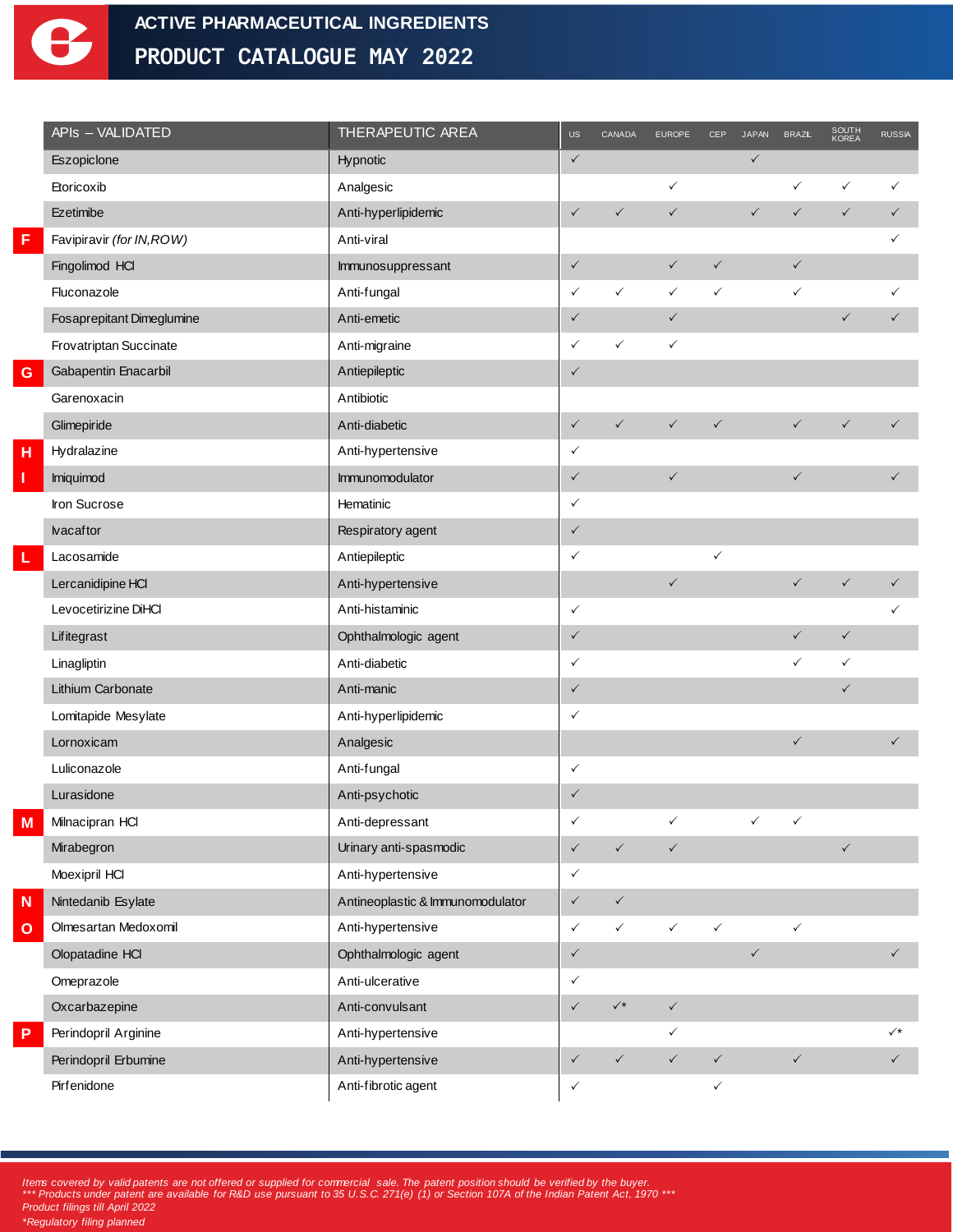

|   | APIs - VALIDATED                  | <b>THERAPEUTIC AREA</b>  | <b>US</b>      | <b>CANADA</b> | <b>EUROPE</b> | <b>CEP</b>   | <b>JAPAN</b> | <b>BRAZL</b> | SOUTH<br>KOREA | <b>RUSSIA</b> |
|---|-----------------------------------|--------------------------|----------------|---------------|---------------|--------------|--------------|--------------|----------------|---------------|
|   | Prasugrel Base                    | Anti-platelet            |                |               | $\checkmark$  |              |              |              |                |               |
|   | Prasugrel HCl                     | Anti-platelet            | $\checkmark$   |               |               |              |              |              |                |               |
|   | Proguanil HCI                     | Anti-malarial            | $\checkmark$   |               |               |              |              |              |                |               |
| R | Ranolazine                        | Anti-anginal             | $\checkmark$   |               |               |              |              |              |                |               |
|   | Rasagiline Mesylate               | Anti-parkinsonian        | $\checkmark$   | $\checkmark$  | $\checkmark$  |              |              |              | $\checkmark$   |               |
|   | Rasagiline Tartrate               | Anti-parkinsonian        |                |               | $\checkmark$  |              |              |              |                |               |
|   | Riluzole                          | Neuro-protective agent   | $\checkmark$   | $\checkmark$  | $\checkmark$  |              |              | $\checkmark$ | $\checkmark$   |               |
|   | Rivaroxaban                       | Anti-coagulant           | $\checkmark$   |               |               |              |              | $\checkmark$ |                |               |
|   | Rizatriptan Benzoate              | Anti-migraine            | $\checkmark$   |               | $\checkmark$  | $\checkmark$ | $\checkmark$ | $\checkmark$ |                |               |
|   | Roflumilast                       | Respiratory agent        | $\checkmark^*$ |               |               |              |              |              |                |               |
|   | Ropinirole HCI                    | Anti-parkinsonian        | $\checkmark$   |               | $\checkmark$  | $\checkmark$ | $\checkmark$ |              |                |               |
|   | Rosuvastatin Calcium              | Anti-hyperlipidemic      | $\checkmark$   | $\checkmark$  | $\checkmark$  | $\checkmark$ |              | $\checkmark$ |                |               |
|   | Rufinamide                        | Anti-convulsant          | $\checkmark$   | $\checkmark$  |               |              |              |              |                |               |
| S | Saxagliptin Monohydrate           | Anti-diabetic            | $\checkmark$   |               |               |              |              | $\checkmark$ |                |               |
|   | Sertaconazole Nitrate             | Anti-fungal              |                |               |               |              |              |              |                | $\checkmark$  |
|   | Sitagliptin Phosphate Monohydrate | Anti-diabetic            | $\checkmark$   |               |               |              |              |              |                |               |
|   | Solifenacin Succinate             | Urinary anti-spasmodic   | $\checkmark$   | $\checkmark$  | $\checkmark$  | $\checkmark$ |              | $\checkmark$ | $\checkmark$   |               |
|   | Solriamfetol                      | Anti-narcoleptic         | $\checkmark$   |               |               |              |              |              |                |               |
|   | Sucralfate                        | Anti-ulcerative          | $\checkmark$   |               |               |              |              |              |                |               |
|   | Tadalafil                         | Urologic agent           | $\checkmark$   | $\checkmark$  |               | $\checkmark$ | $\checkmark$ | $\checkmark$ | $\checkmark$   | ✓             |
|   | Tafamidis                         | Transthyretin stabilizer | $\checkmark^*$ |               |               |              |              |              |                |               |
|   | Tafamidis meglumine               | Transthyretin stabilizer | $\checkmark$   |               |               |              |              |              |                |               |
|   | Tavaborole                        | Anti-fungal              | $\checkmark$   |               |               |              |              |              |                |               |
|   | Telmisartan                       | Anti-hypertensive        | $\checkmark$   | ✓             | ✓             |              | ✓            | $\checkmark$ | $\checkmark$   | ✓             |
|   | Teneligliptin                     | Anti-diabetic            |                |               |               |              |              |              |                |               |
|   | Terbinafine HCI                   | Anti-fungal              | $\checkmark$   |               |               | $\checkmark$ |              |              |                | $\checkmark$  |
|   | Teriflunomide                     | Immunomodulator          | $\checkmark$   |               | $\checkmark$  |              |              | $\checkmark$ |                | $\checkmark$  |
|   | Ticagrelor                        | Anti-platelet            |                |               | $\checkmark$  | $\checkmark$ |              |              |                |               |
|   | <b>Tofacitinib Citrate</b>        | Immunomodulator          | $\checkmark$   | $\checkmark$  |               |              |              |              | $\checkmark$   |               |
|   | Topiramate                        | Antiepileptic            | $\checkmark$   | $\checkmark$  | $\checkmark$  |              | $\checkmark$ | $\checkmark$ |                | ✓             |
|   | Trandolapril                      | Anti-hypertensive        | $\checkmark$   | $\checkmark$  | $\checkmark$  |              |              |              |                |               |
|   | Trospium Cl                       | Urinary anti-spasmodic   | $\checkmark$   |               | $\checkmark$  | $\checkmark$ |              |              |                |               |
| U | <b>Umifenovir</b>                 | Anti-viral               |                |               |               |              |              |              |                |               |
| V | Verapamil                         | Anti-hypertensive        | $\checkmark$   |               |               |              |              |              |                |               |
|   | Vilazodone HCl                    | Anti-depressant          | $\checkmark$   |               |               |              |              |              |                |               |
|   | Vildagliptin                      | Anti-diabetic            |                |               | $\checkmark$  |              |              | $\checkmark$ |                | $\checkmark$  |